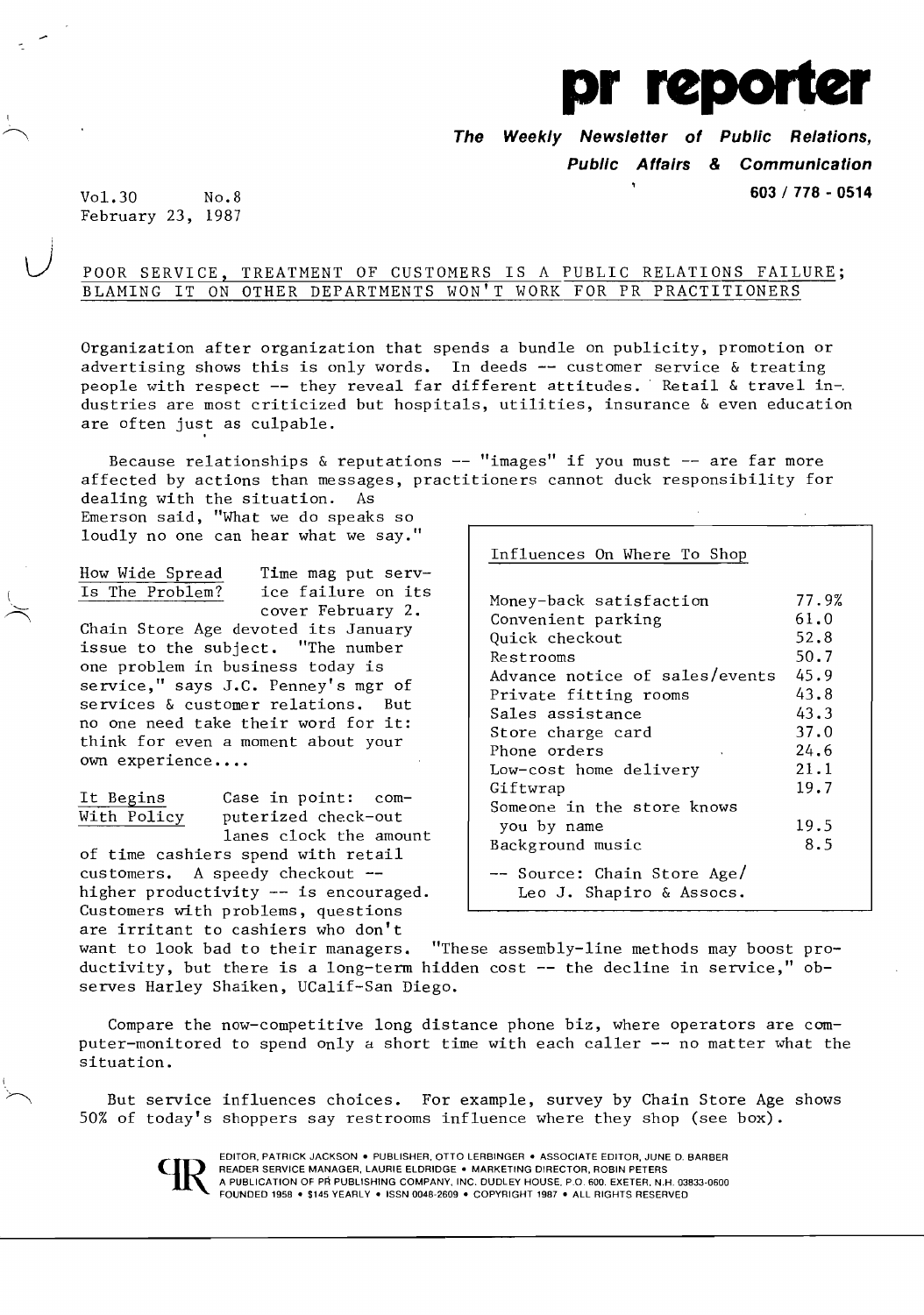Improving 4. Understand the lot of the front-line worker. They're doing "emo-<br>Service tional labor" -- a term coined by Arlie Russell Hochschild in her tional labor" -- a term coined by Arlie Russell Hochschild in her<br>book, The Managed Heart: Commercialization of Human Feeling. Waitbook, The Managed Heart: Commercialization of Human Feeling. people, for example, may feel their smiles belong to the company. She recommends giving employees a chance to rest & recharge their smiles thru rotation to less

B. Behind-the-scenes staff into customer contact. All central staff (data processing, adv'g, personnel, accounts receivable, merchandising, even the chrm) at Weinstock's (Sacramento department store) work on the selling floor one day every other month. Procedure boosts customer service by identifying & solving problems, e.g., cumbersome credit authorization process was resolved by installing TIE lines which expedite credit sales.

C. Get rid of "customers." Wein-<br>stock's discovered all personnel bisney wrote the book on training<br>(not just sales people) needed a new area of service to customers (see A more positive way to think about<br>
the more positive way to think about<br>
customers. From that point on they<br>
became guests. "It was the key to hand-in surveys & formal research. success for our entire program.<br>
When you talk about how you treat a customer as opposed to how you such activities are pr pros? Since

D. Ask for opinions from cus-<br>
anticipation. tomers, advises J.C. Penney store mgr Warren Christenson. And when

a customer as opposed to how you<br>treat a guest, everyone immediately<br>understood the different attitude.<br>But it's no overnight process,"<br>explains chrm Cheryl Turpin.<br>explains chrm Cheryl Turpin.<br> $\begin{array}{c|c|c|c|c|c|c|c} \text{such} &$ 

customers have complaints, make every attempt to resolve them. How-to bulletin from headqtrs advises: 1) Ask the shopper who is leaving without packages, "Was there something you couldn't find that you were looking for?" 2) Customers with packages, "Did you find everything you were looking for?" 3) Do a minimum of 15 interviews per week 4) at both the main entrance & within the store.

## GLOSSY ANNUAL REPORTS NO LONGER REQUIRED  $--$  "The annual report we have come to BUT IN FACT THEY NEVER WERE **KNOW & hate is dead,"** writes Edward

Kulkosky, publisher of Corporate

Shareholder, in the Wall Street Journal. General Motors, SEC & a few co-conspiritors are the assassins. SEC still requires corporations to file specific financial info before annual meetings. But companies do not have to file this info in annual reports.

"The fact is, there has never been a rule that requires publication of an annual report, at least in its familiar form. Regulations require only that corporations provide certain specific information to shareholders each year, usually just before the annual meeting. Annual reports have customarily fulfilled this requirement," writes Kulkosky. Now organizations can do as they please with them as long as they. don't conflict with 10K reports or proxy materials, says the SEC.

How did this come about? SEC has been studying the possibility of summary annual reports but feared financial statements would be condensed, violating the

stressful jobs.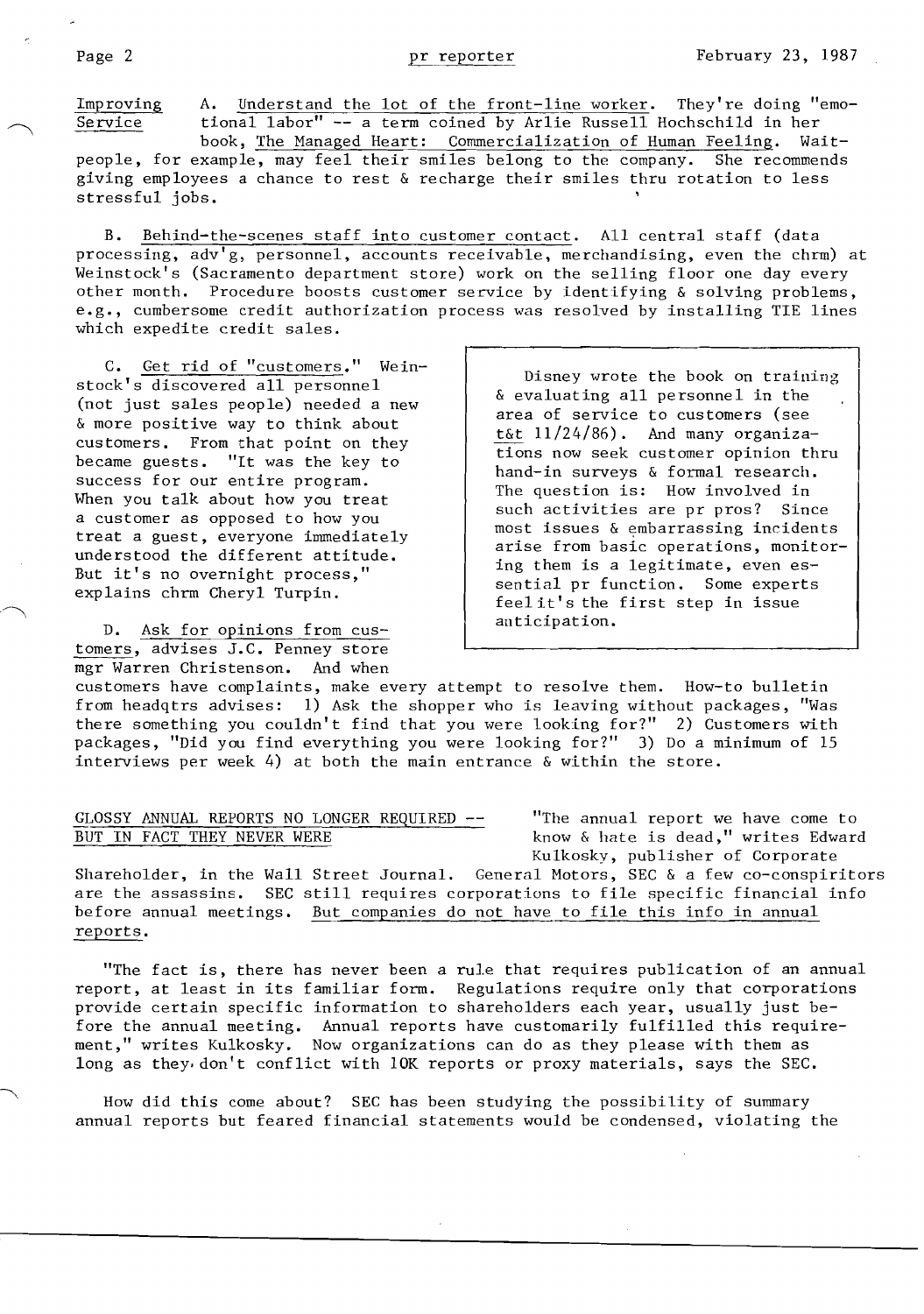rules. In December, GM wrote a letter to the SEC proposing to publish a summary annual report and to meet the formal information requirements separately -- thru a press release with full audited financial statements, audited financial statements in its 10K, and repeat them in its proxy materials along with other required info.

"On the positive side, once the word spreads that the myth has been shattered, we believe many corporations will unleash a lot of pent-up

Wrote GM: "Since (the annual report) would no longer be used in any SEC filings or proxy mailings, it could be dropped entirely. However, we believe that it has value as a general communications medium to our stockholders." SEC responded positively, in writing. Because of the broad implications, the exchange of letters were made a matter of public record.

creativity and invent a better glossy report. Inevitably, the reports will become the province of communicators and not accountants or lawyers. And that should be good for companies and investors alike," writes Kulkosky.

PLANT TOURS, GUEST RELATIONS COMBINE MASS AUDIENCES WITH PERSONAL CONTACT; GUEST RELATIONS ASSOCIATION SHARES INFO

purposely kept small, no more than  $14$  people. questions. Unlike tv advertising, this 2-way communication allows them to see the

60-yr-old Guest Relations Ass'n is a membership org'n for companies with free tour programs. Many offer tours but on a pay basis. Its 60 members -- e.g., Lawry Foods, UpJohn, Hershey, Johnson Wax - "get together to talk about our programs because we're all looking for ways to improve." GRA's past intention to remain small is being replaced with a campaign for new members. (For info, contact Sullivan at Adolph Coors Co, Golden, Colo. 80401; 303/277-2555)

"The l-on-l communication we have with our guests is very effective for Coors," Joan Sullivan, ass't mgr of guest rels, told prr. The key: tour groups are<br>. "That way guests feel free to ask

Studies show people remember 10% of what they read, 30% of what they see  but 90% of what they do, such as tour a facility.

organization and ask questions."

Coors started its guest relations program in 1948. 300,000 tour the brewery yearly. That's several million who have had personal experience of the company -- and its products since tours end in a comfortable lounge where free beer is served.

What brings them? "We do some advertising. We have a brochure. Put up some posters in the Denver & Golden

areas. But mostly it's by word of mouth," which reaches across the continent. People regularly come from far away  $\delta$  say they heard about it from friends, she reported.

Program has moved from the domain of public relations to sales, back to public relations. "He're now answering to the vice president of public relations."

|  |  | INSTANT APPEAL, DESCRIPTIVENESS |  |                                                   |
|--|--|---------------------------------|--|---------------------------------------------------|
|  |  |                                 |  | NOT GOALS OF BEST NAMES, SAYS IDENTITY CONSULTANT |

The professional planners of such names as Navistar, Citicorp, Trinova, Contel &

Unisys warn against two traps in evaluating potential new brand or company names.